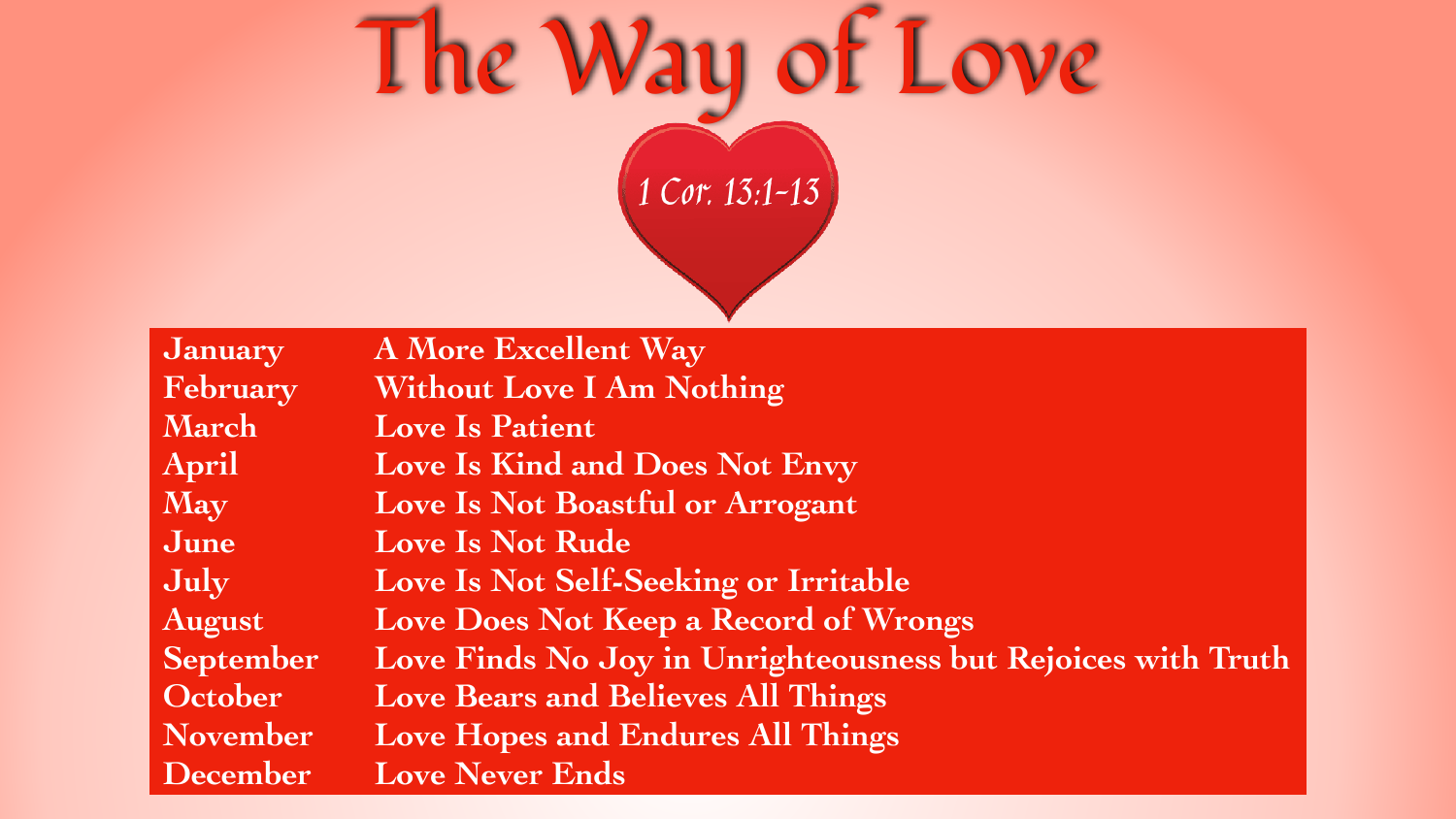Self-Seeking

#### •"It does not insist on its own way." - ESV

•Disclaimer: there's a difference between being adamant for what's right, and for having things "my way."

#### •This is such an important aspect of being a loving

person.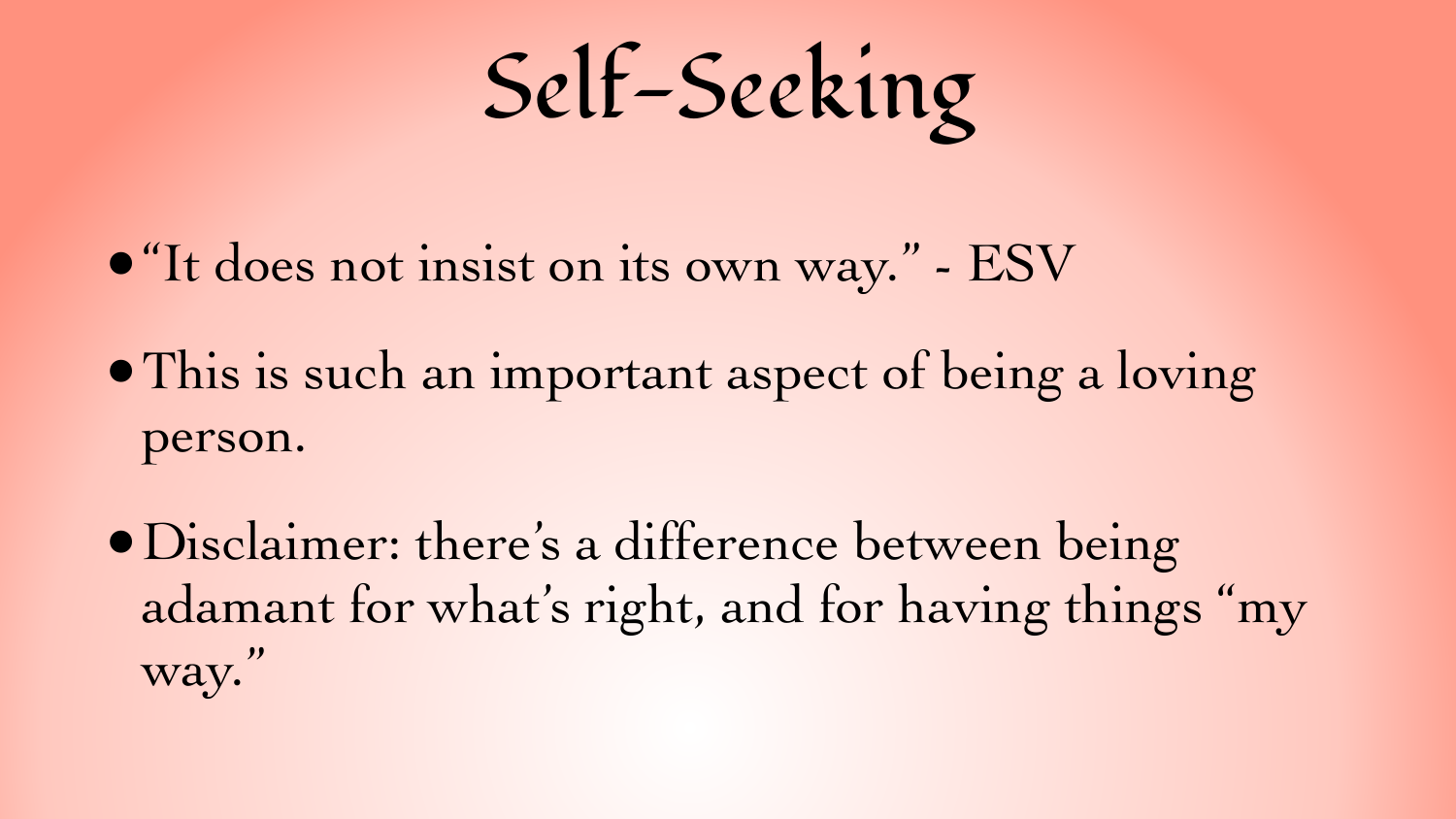

### •Classic examples: •Nabal & David •Naboth & Ahab •Diotrophes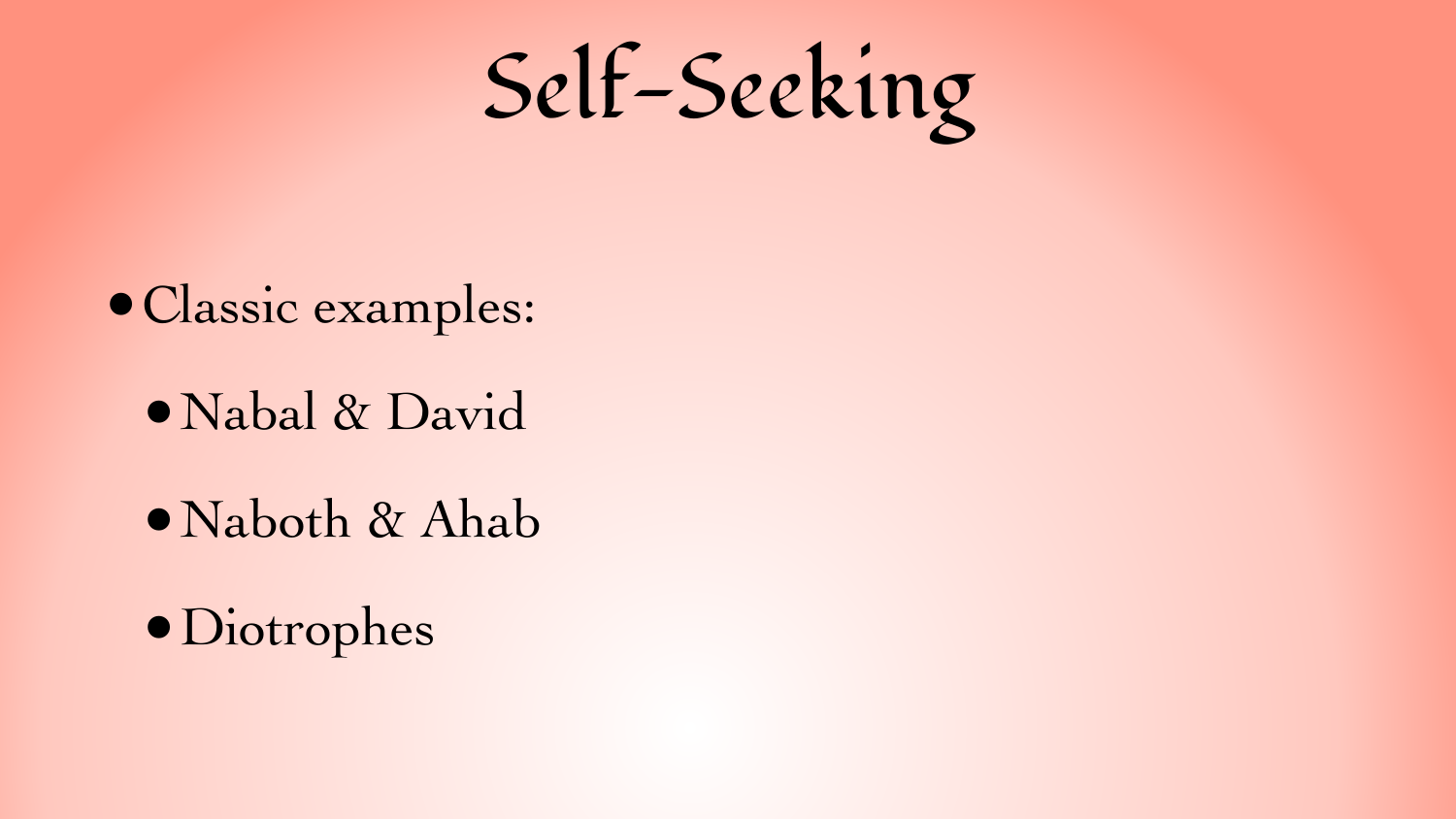## Irritable

•παροξύνω (*paroxunō*) - "to sharpen; exasperate."

• Acts 17:16 - Now while Paul was waiting for them at Athens, his spirit was **provoked** within him as he saw that the city was hfull of idols.

• Paul shows us how to be angry and yet not sin.

•Often though, reality ends up being different.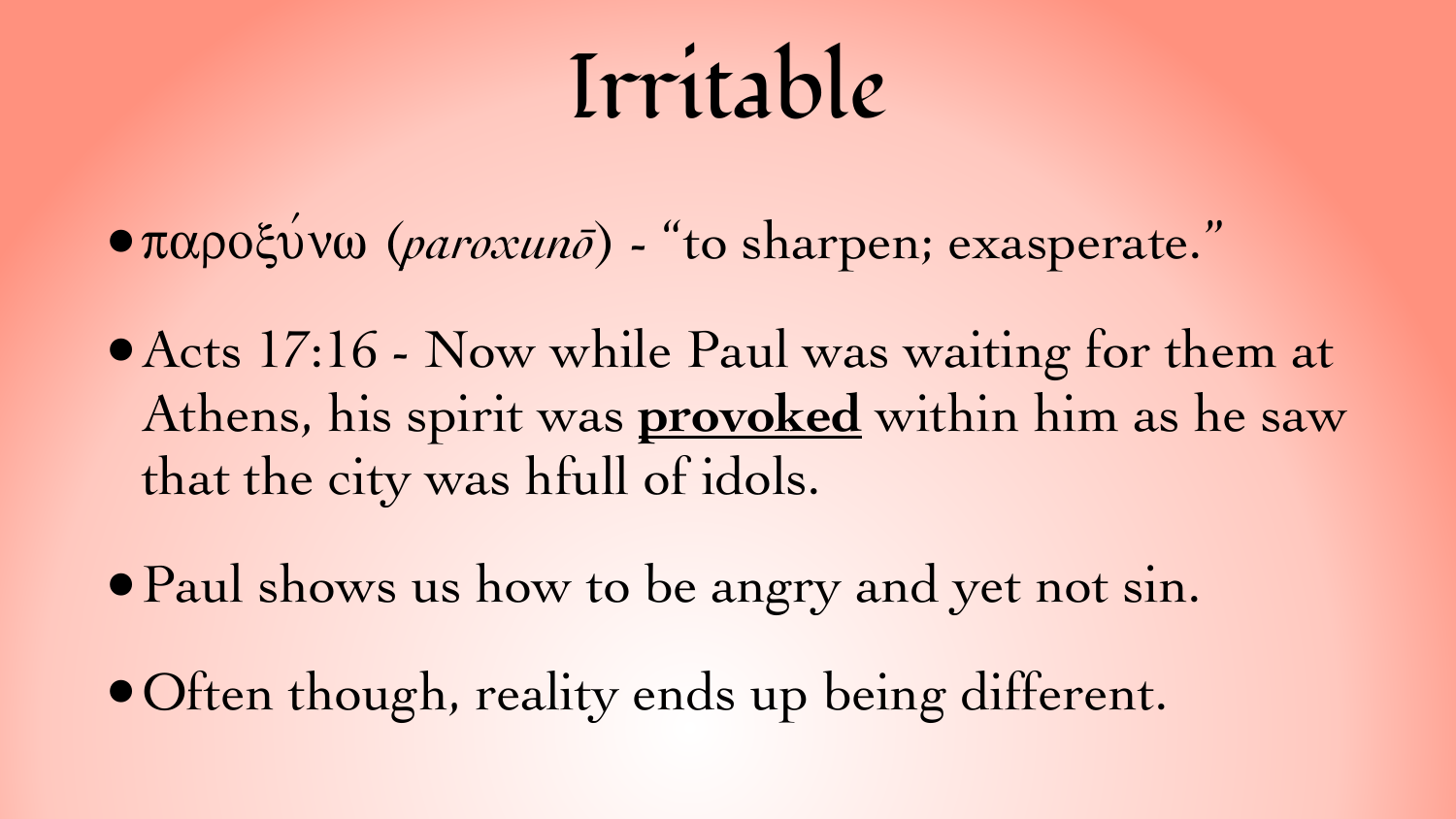## Irritable

destruction that can happen when we aren't willing

- •The three examples explored earlier show the to let go of our ego.
- •To fail in this endeavor is to fail at the first thing Christ demands of us: **deny yourself**.
- •You can't always get what you want.